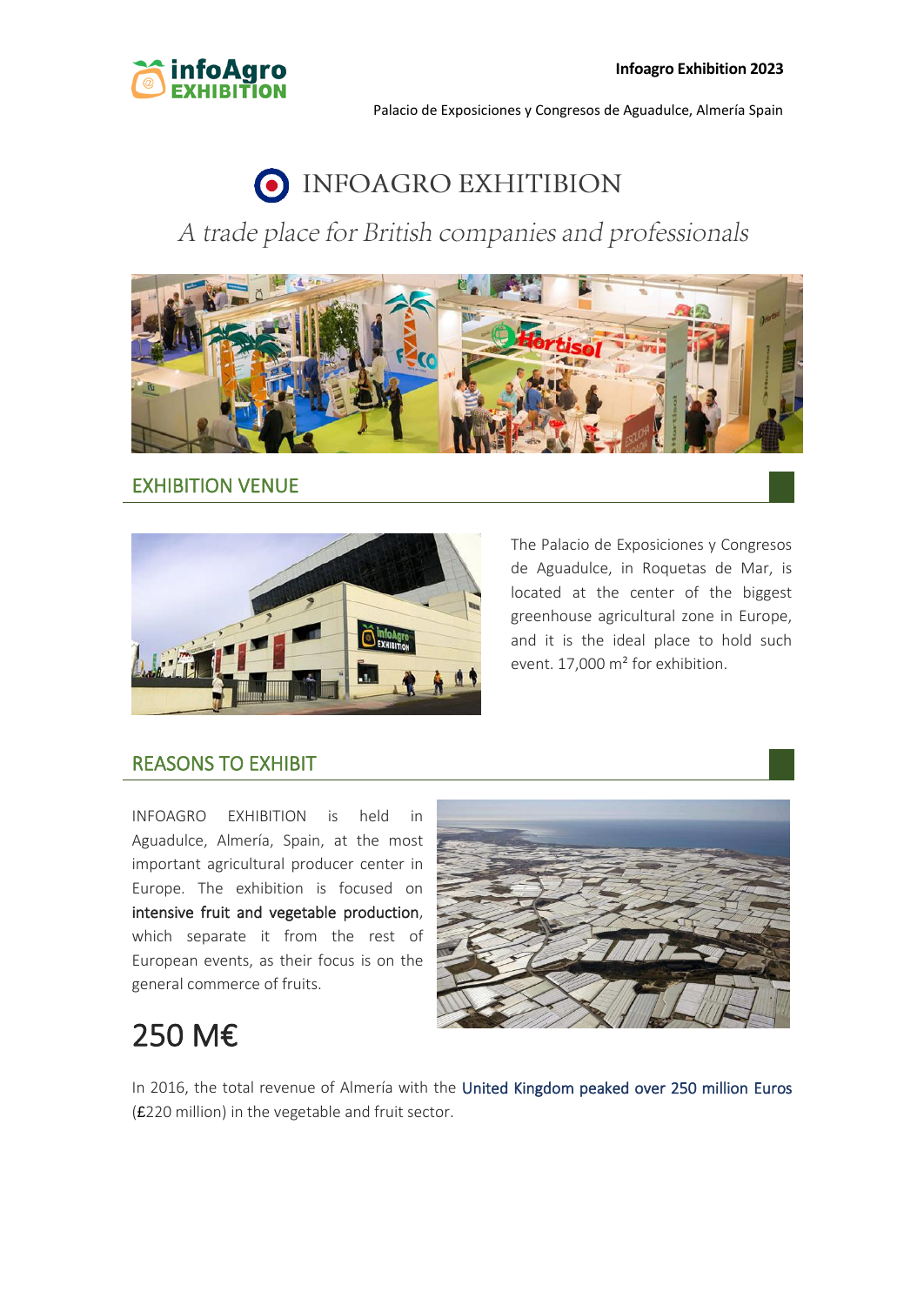

- **F** From the 31,200 hectares of greenhouses in the province, 20,000 are within a 20 km radius from the exhibition.
- $\blacksquare$  75% of the production is exported.

In this new edition:

- 17,000 m<sup>2</sup> for exhibition.
- $500$  exhibitors.  $*^2$
- More than 45,000 professional visitors.
- Conference rooms.
- Corporative presentation rooms.
- Meeting rooms **B2B / B2C.**
- Start-Ups/SmartAgro areas
- Most important **BIOLOGICAL**



manufacturers and producers will be found again under the identifier VIAECO.



### VISITOR PROFILE

The profile of the visitor is mostly the agricultural businesspeople's one; people who commercialise with their own production, or who are associated with other producers and buyers of products for the conventional or biological agriculture. But agricultural engineers, horticultural experts, and other professionals from the agricultural industry are to be expected in great numbers too.

The exhibition is expected to reach 45,000 visitors, summing up all attendees from the intensive horticultural industry and consumers of agricultural inputs and technical material.

We receive a great amount of professionals from South America and Center America due to the great prestige, influence and business relationship that Almería has since long ago with the most important producers parts of the American continent.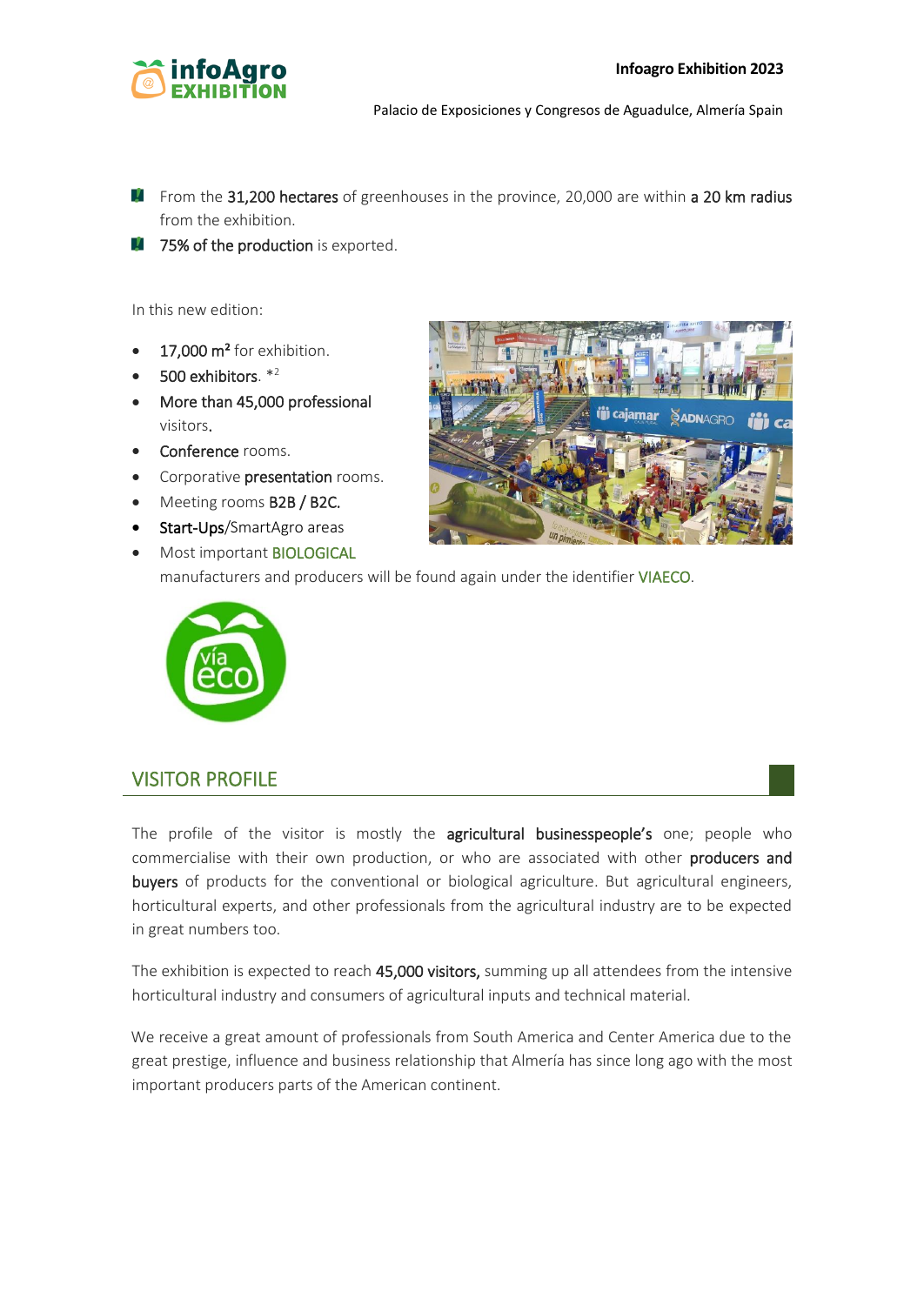

Because of its geographical proximity to Almería, a considerable number of visitors come from the north of Africa, especially from Morocco and Algeria.



Renowned scholars and researchers will share their knowledge during some lectures about the last tendencies in technology for production and biological agriculture. These talks will be held along the three days that the exhibition lasts in its same venue.

### FACT SHEET

| Type:                             |                  | International.                         |
|-----------------------------------|------------------|----------------------------------------|
| Date of event:                    |                  | 10, 11, 12 May 2023.                   |
| Edition:                          | .                | 4 <sup>th</sup>                        |
| Frequency:                        |                  | Biennial.                              |
| Place:                            |                  | Palacio de Exposiciones y Congresos de |
| Aguadulce.                        |                  |                                        |
| Exhibition area:                  |                  | 17,850 m <sup>2</sup> . *              |
| Exhibitors:                       |                  |                                        |
| Total visitors:                   | .                | 48,000 *                               |
| International visitors:           |                  |                                        |
| Represented countries:            | $\ldots$ +20 $*$ |                                        |
| Scientific-technical Conferences: |                  |                                        |
| Commercial presentations:         |                  | 23 companies / 3 days *                |
| Awards:                           |                  | 12 categories *                        |
| Meetings B2B                      |                  | 2 meeting days *                       |

*\* Data following the 2019 projection with the contracts confirmed in advance. (2021 edition suspended due to the COVID pandemic)*